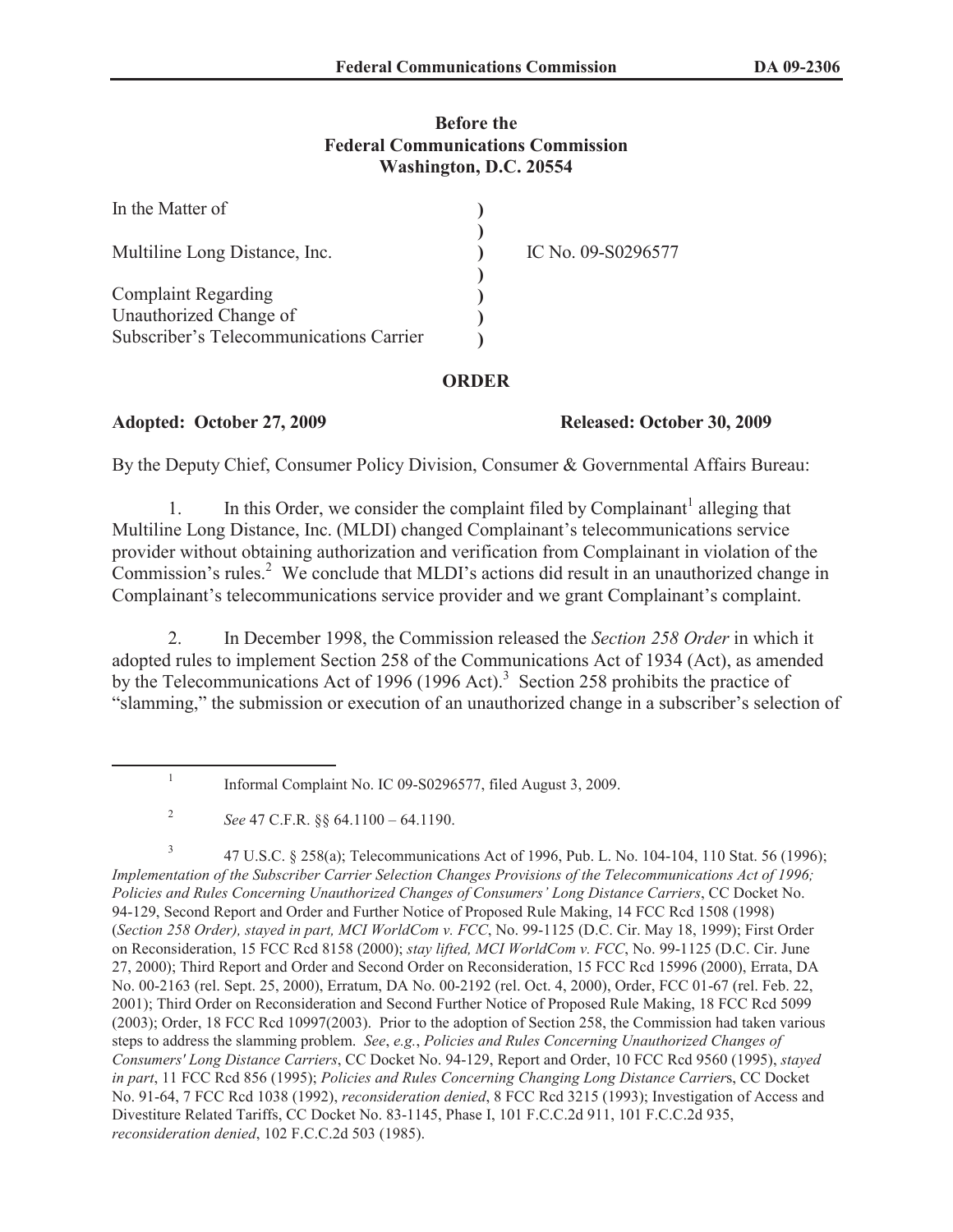a provider of telephone exchange service or telephone toll service.<sup>4</sup> In the *Section 258 Order*, the Commission adopted aggressive new rules designed to take the profit out of slamming, broadened the scope of the slamming rules to encompass all carriers, and modified its existing requirements for the authorization and verification of preferred carrier changes. The rules require, among other things, that a carrier receive individual subscriber consent before a carrier change may occur.<sup>5</sup> Pursuant to Section 258, carriers are absolutely barred from changing a customer's preferred local or long distance carrier without first complying with one of the Commission's verification procedures.<sup>6</sup> Specifically, a carrier must: (1) obtain the subscriber's written or electronically signed authorization in a format that meets the requirements of Section 64.1130 ; (2) obtain confirmation from the subscriber via a toll-free number provided exclusively for the purpose of confirming orders electronically; or (3) utilize an independent third party to verify the subscriber's order.<sup>7</sup>

3. The Commission also has adopted liability rules. These rules require the carrier to absolve the subscriber where the subscriber has not paid his or her bill. In that context, if the subscriber has not already paid charges to the unauthorized carrier, the subscriber is absolved of liability for charges imposed by the unauthorized carrier for service provided during the first 30 days after the unauthorized change. $8\text{ }$  Where the subscriber has paid charges to the unauthorized carrier, the Commission's rules require that the unauthorized carrier pay 150% of those charges to the authorized carrier, and the authorized carrier shall refund or credit to the subscriber 50% of all charges paid by the subscriber to the unauthorized carrier.<sup>9</sup> Carriers should note that our actions in this order do not preclude the Commission from taking additional action, if warranted, pursuant to Section 503 of the Act.<sup>10</sup>

4. We received Complainant's complaint on August 3, 2009, alleging that Complainant's telecommunications service provider had been changed from DC Communications to MLDI without Complainant's authorization. Pursuant to Sections 1.719 and 64.1150 of our rules,  $^{11}$  we notified MLDI of the complaint and MLDI responded on

4 47 U.S.C. § 258(a).

5 *See* 47 C.F.R. § 64.1120.

7 *See* 47 C.F.R. § 64.1120(c). Section 64.1130 details the requirements for letter of agency form and content for written or electronically signed authorizations. 47 C.F.R. § 64.1130.

8 *See* 47 C.F.R. §§ 64.1140, 64.1160. Any charges imposed by the unauthorized carrier on the subscriber for service provided after this 30-day period shall be paid by the subscriber to the authorized carrier at the rates the subscriber was paying to the authorized carrier at the time of the unauthorized change. *Id.*

9 *See* 47 C.F.R. §§ 64.1140, 64.1170.

<sup>10</sup> *See* 47 U.S.C. § 503.

<sup>11</sup> 47 C.F.R. § 1.719 (Commission procedure for informal complaints filed pursuant to Section 258 of the Act); 47 C.F.R. § 64.1150 (procedures for resolution of unauthorized changes in preferred carrier).

<sup>6</sup> 47 U.S.C. § 258(a).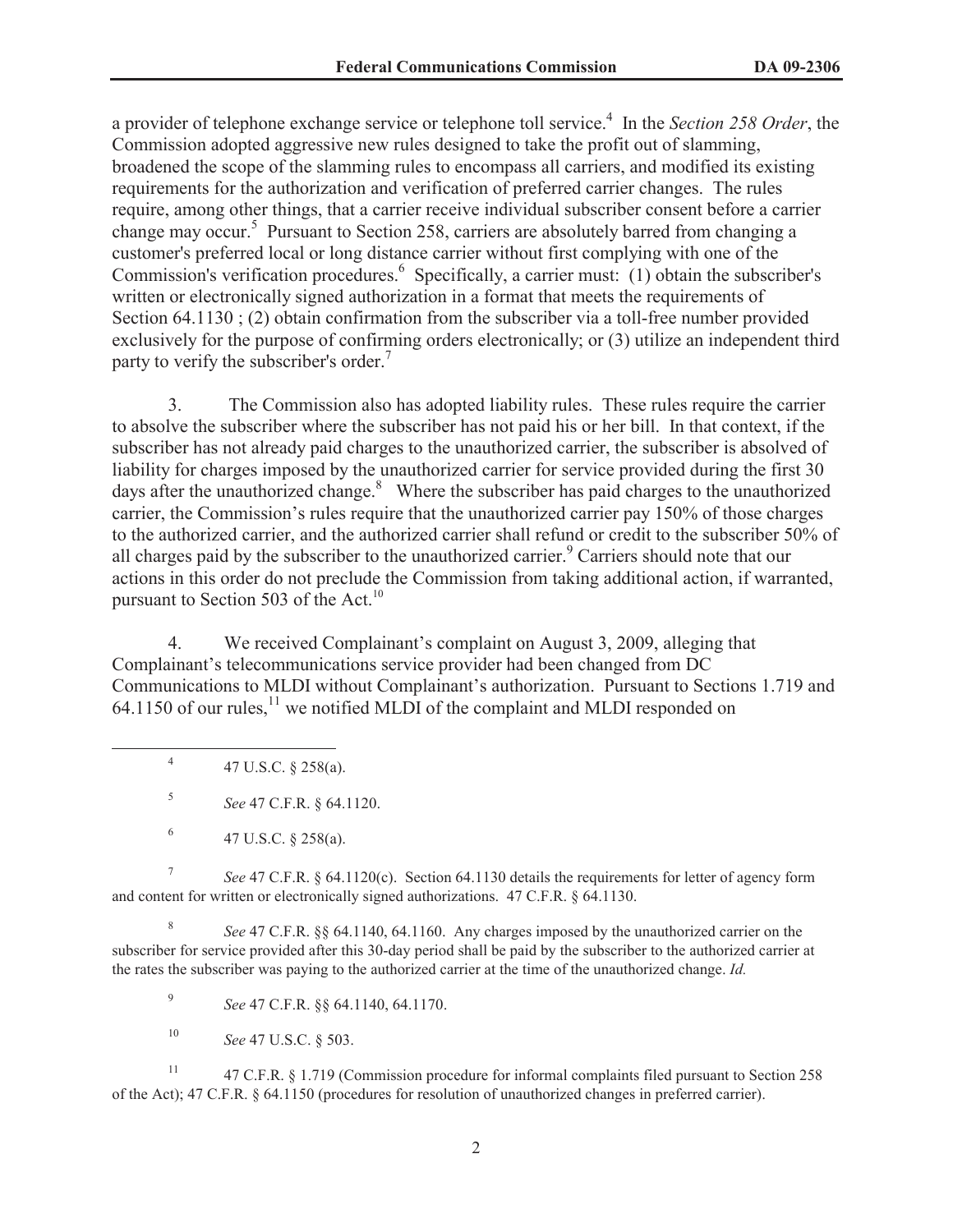September 16, 2009.<sup>12</sup> MLDI states that authorization was received and confirmed through third party verification (TPV). The Commission's rules state that the verifier may not make any misleading description of the transaction.<sup>13</sup> We have reviewed the TPV submitted with MLDI's response and find that MLDI's verifier, however, stated, "I just need a minute of your time to verify and confirm your account information." The purpose of the call is to obtain verification and authorization to switch carriers, and not to "verify and confirm account information." Therefore, we find that MLDI's actions resulted in an unauthorized change in Complainant's telecommunications service provider and we discuss MLDI's liability below.<sup>14</sup>

5. Pursuant to Section 64.1170(b) our rules, MLDI must forward to DC Communications an amount equal to 150% of all charges paid by the subscriber to MLDI along with copies of any telephone bills issued from MLDI to the Complainant.<sup>15</sup> Within ten days of receipt of this amount, DC Communications shall provide a refund or credit to Complainant in the amount of 50% of all charges paid by Complainant to MLDI. Complainant has the option of asking DC Communications to re-rate MLDI charges based on DC Communications rates and, on behalf of Complainant, seek from MLDI, any re-rated amount exceeding 50% of all charges paid by Complainant to MLDI. DC Communications must also send a notice to the Commission, referencing this Order, stating that is has given a refund or credit to Complainant.<sup>16</sup> If DC Communications has not received the reimbursement required from MLDI within 45 days of the release of this Order, DC Communications must notify the Commission and Complainant accordingly. DC Communications also must notify the Complainant of his or her right to pursue a claim against MLDI for a refund of all charges paid to MLDI.<sup>17</sup>

6. Accordingly, IT IS ORDERED that, pursuant to Section 258 of the Communications Act of 1934, as amended, 47 U.S.C. § 258, and Sections 0.141, 0.361 and 1.719 of the Commission's rules, 47 C.F.R. §§ 0.141, 0.361, 1.719, the complaint filed by Complainant against MLDI IS GRANTED.

<sup>13</sup> *See* 47 U.S.C. § 64.1120(c)(3)(iii).

<sup>14</sup> If Complainant is unsatisfied with the resolution of this complaint, Complainant may file a formal complaint with the Commission pursuant to Section 1.721 of the Commission's rules, 47 C.F.R. § 1.721. Such filing will be deemed to relate back to the filing date of Complainant's informal complaint so long as the formal complaint is filed within 45 days from the date this order is mailed or delivered electronically to such Complainant. *See* 47 C.F.R. § 1.719.

15 See 47 C.F.R.  $\S$  64.1170(b)(1)(2).

<sup>16</sup> *See* 47 C.F.R. § 64.1170(c).

<sup>17</sup> *See* 47 C.F.R. § 64.1170(e).

<sup>&</sup>lt;sup>12</sup> MLDI's Response to Informal Complaint No. 09-S0296577, received September 16, 2009.